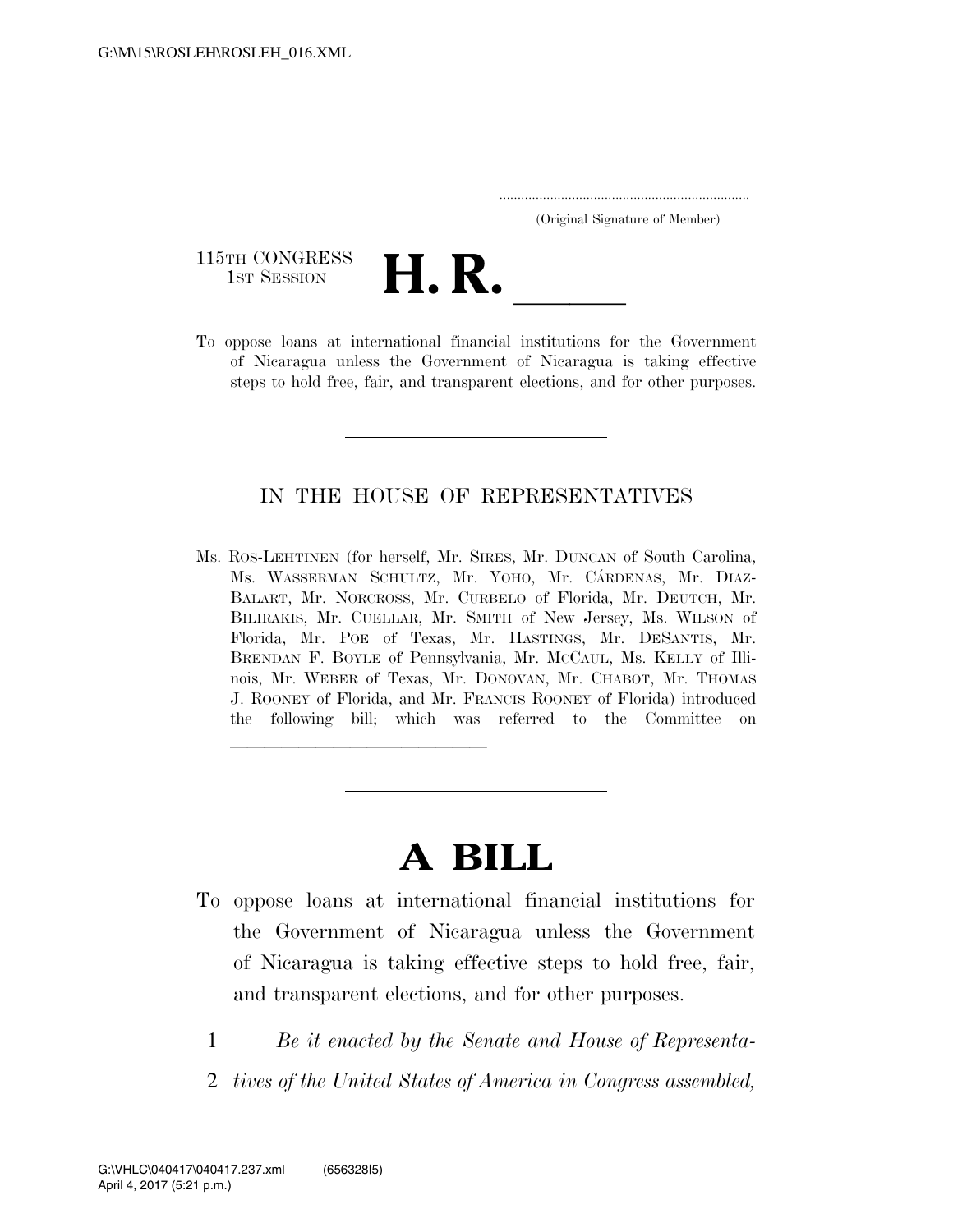$\mathfrak{D}$ 

## **SECTION 1. SHORT TITLE.**

 This Act may be cited as the ''Nicaraguan Invest-ment Conditionality Act (NICA) of 2017''.

#### **SEC. 2. FINDINGS.**

Congress makes the following findings:

 (1) In 2006, Nicaragua, under President 7 Enrique Bolaños, entered into a \$175,000,000, 5- year compact with the Millennium Challenge Cor-poration (MCC).

 (2) After the 2008 municipal elections, the MCC stated that there was a pattern of decline in political rights and civil liberties in Nicaragua.

 (3) In 2009, the MCC terminated the compact and reduced the amount of MCC funds available to Nicaragua by \$61,500,000, which led to the compact ending in 2011.

 (4) According to Nicaraguan law, the National Assembly is the only institution allowed to change the constitution but in 2009, Daniel Ortega cir- cumvented the legislature and went to the Supreme Court, which he controls, to rule in his favor that Presidential term limits were inapplicable.

 (5) The House Committee on Foreign Affairs convened a congressional hearing on December 1, 2011, entitled ''Democracy Held Hostage in Nica-ragua: Part 1'' where former United States Ambas-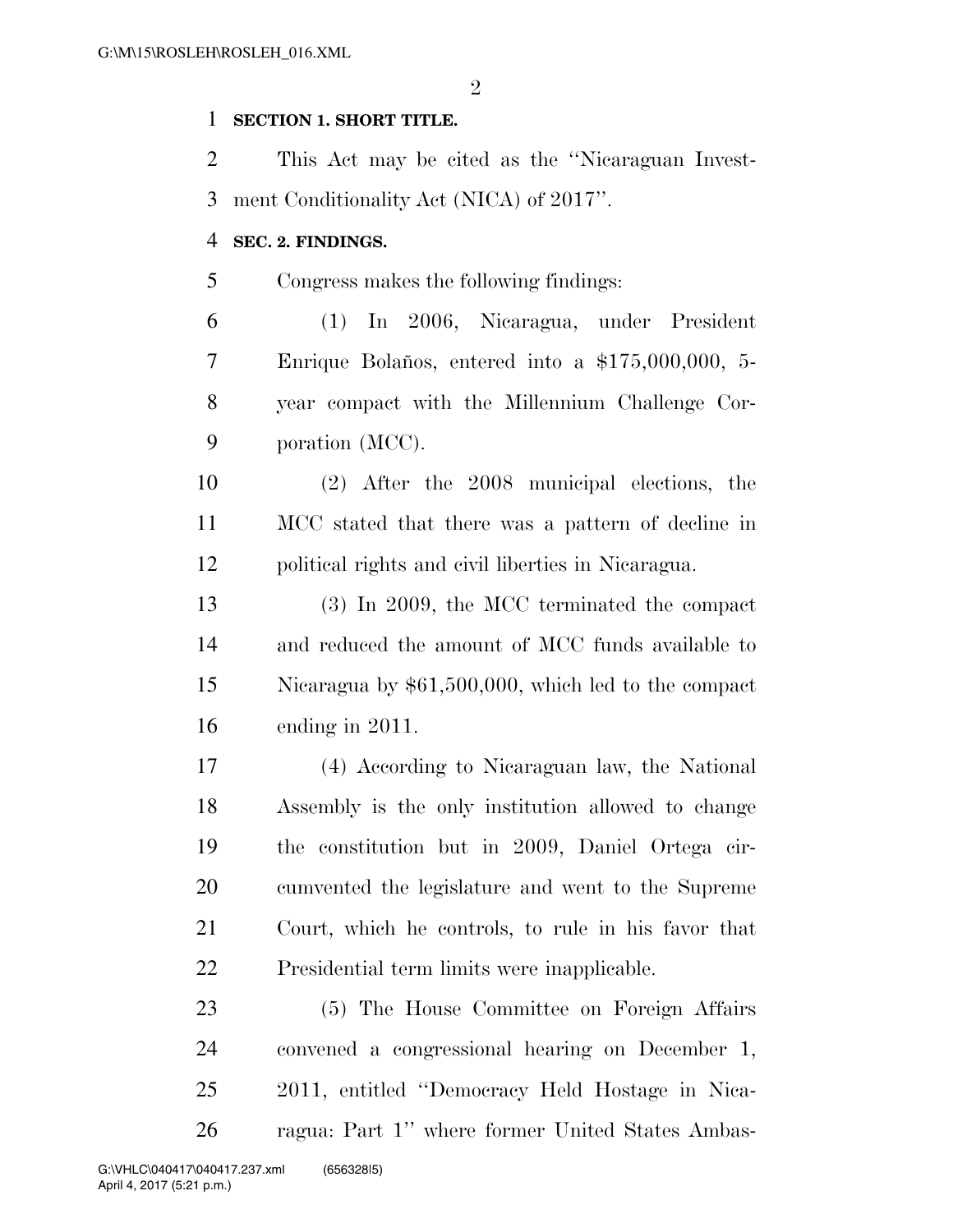sador to Nicaragua Robert Callahan testified, ''First, that Daniel Ortega's candidacy was illegal, illegitimate, and unconstitutional; second, that the period leading to the elections and the elections themselves were marred by serious fraud; third, that Daniel Ortega and his Sandinista party have system- atically undermined the country's fragile govern-mental institutions.''.

 (6) From fiscal year 2012 until present, the Department of State found that Nicaragua did not meet international standards of fiscal transparency. (7) On January 25, 2012, a press statement from Secretary of State Hillary Clinton said: ''As noted by international observers and Nicaraguan civil society groups, Nicaragua's recent elections were not conducted in a transparent and impartial manner, and the entire electoral process was marred by significant irregularities. The elections marked a setback to democracy in Nicaragua and undermined the ability of Nicaraguans to hold their government accountable.''.

 (8) According to the Department of State's 2015 Fiscal Transparency Report: ''Nicaragua's fis- cal transparency would be improved by including all off-budget revenue and expenditure in the budget,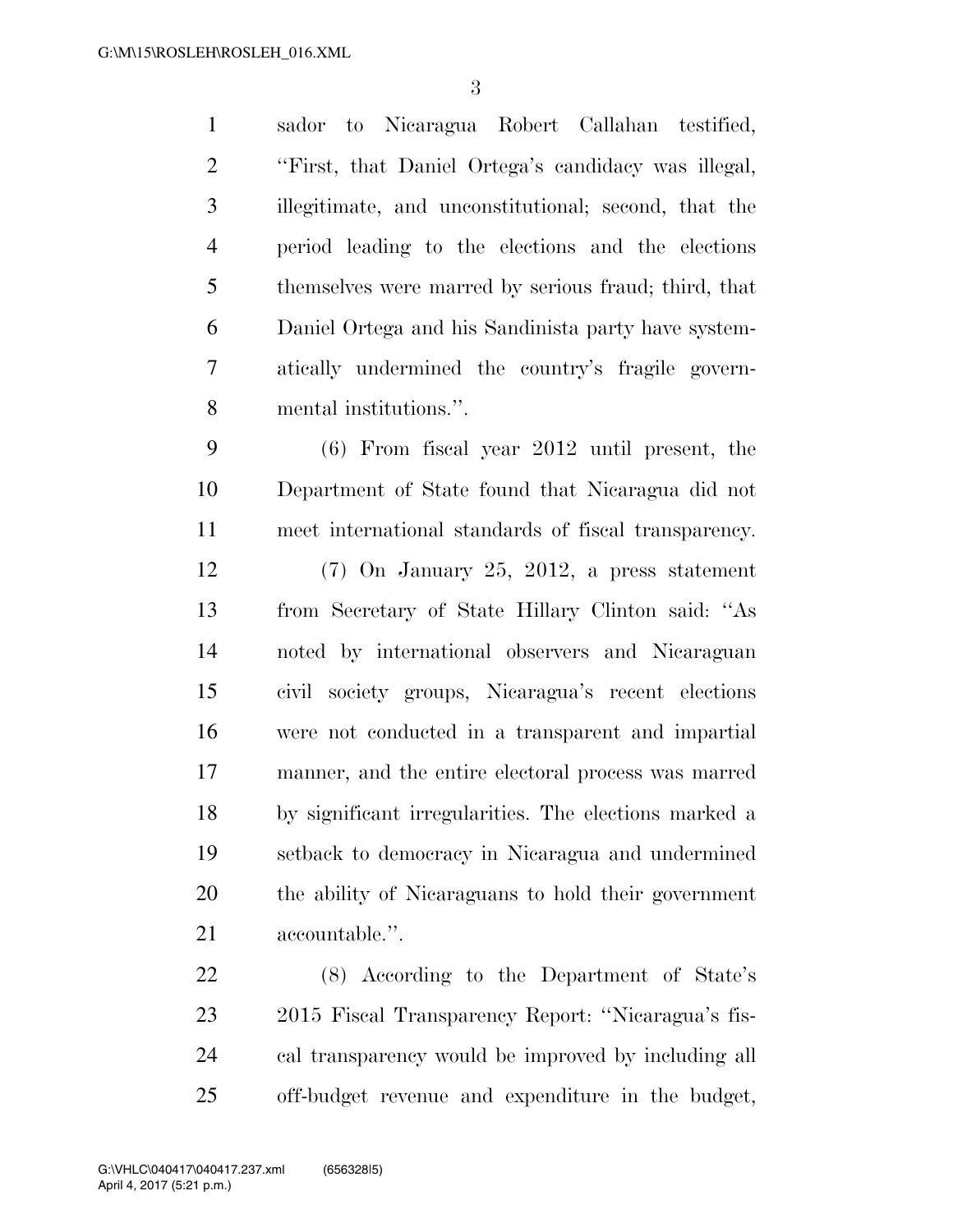auditing state-owned enterprises, and conducting a full audit of the government's annual financial state- ments and making audit reports publicly available within a reasonable period of time.''.

 (9) According to the Department of State's Country Reports on Human Rights Practices for 2015: ''In 2011 the Supreme Electoral Council (CSE) announced the re-election of President Daniel Ortega Saavedra of the Sandinista National Libera- tion Front (FSLN) in elections that international and domestic observers characterized as seriously flawed. International and domestic organizations raised concerns regarding the constitutional legit- imacy of Ortega's re-election. The 2011 elections also provided the ruling party with a supermajority in the National Assembly, allowing for changes in the constitution, including extending the reach of ex- ecutive branch power and the elimination of restric- tions on re-election for executive branch officials and mayors. Observers noted serious flaws during the 2012 municipal elections and March 2014 regional elections.''.

 (10) According to the Department of State's Country Reports on Human Rights Practices for 2015 in Nicaragua: ''The principal human rights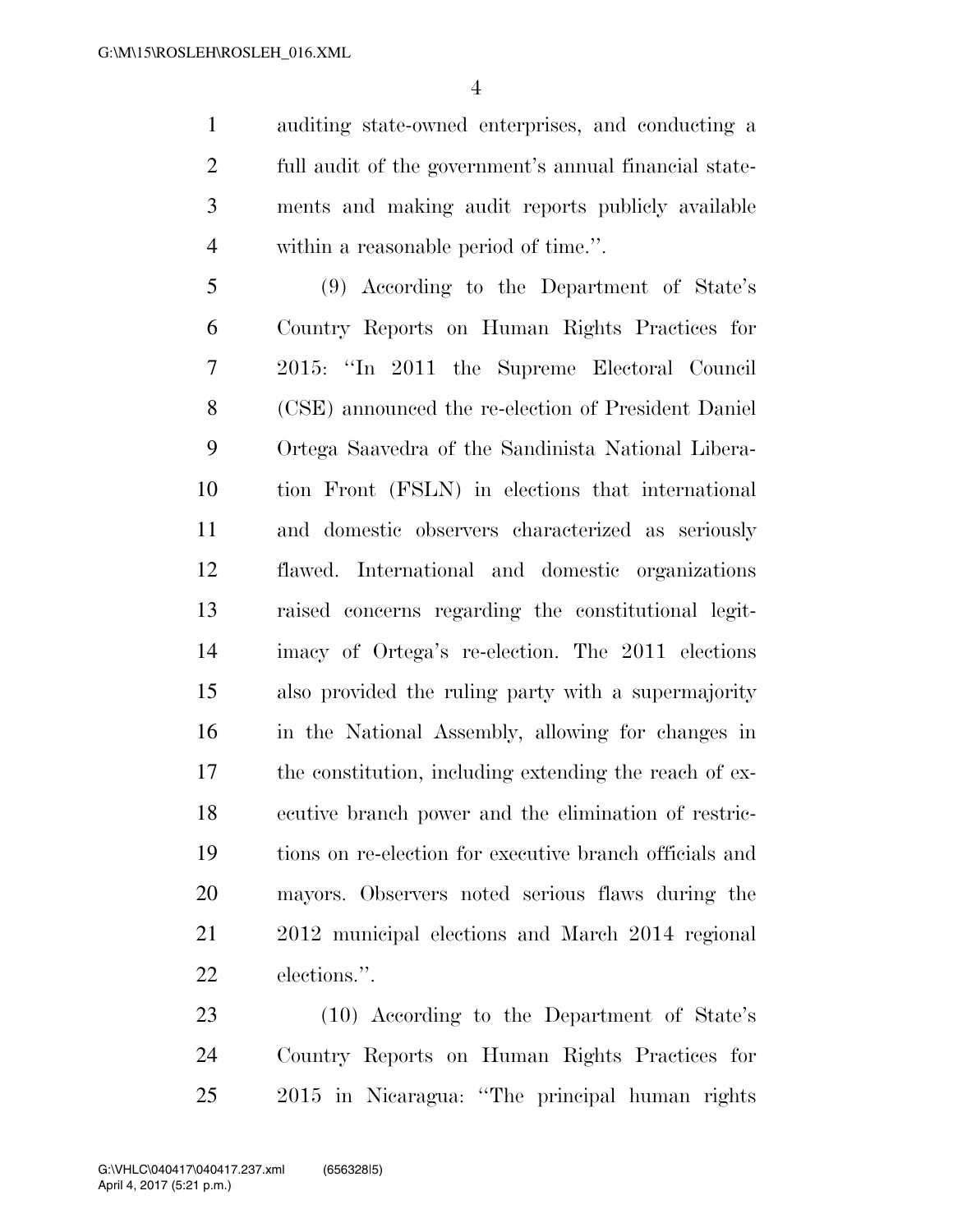abuses were restrictions on citizens' right to vote; obstacles to freedom of speech and press, including government intimidation and harassment of journal- ists and independent media, as well as increased re- striction of access to public information, including national statistics from public offices; and increased government harassment and intimidation of non- governmental organizations (NGOs) and civil society organizations.''.

 (11) The same 2015 report stated: ''Additional significant human rights abuses included consider- ably biased policies to promote single-party domi- nance; arbitrary police arrest and detention of sus- pects, including abuse during detention; harsh and life-threatening prison conditions with arbitrary and lengthy pretrial detention; discrimination against ethnic minorities and indigenous persons and com-munities.''.

 (12) In February 2016, the Ortega regime de- tained and expelled Freedom House's Latin America Director, Dr. Carlos Ponce, from Nicaragua.

 (13) On June 3, 2016, the Nicaraguan Su- preme Court—which is controlled by Nicaragua's leader, Daniel Ortega—instructed the Supreme Elec-toral Council not to swear in Nicaraguan opposition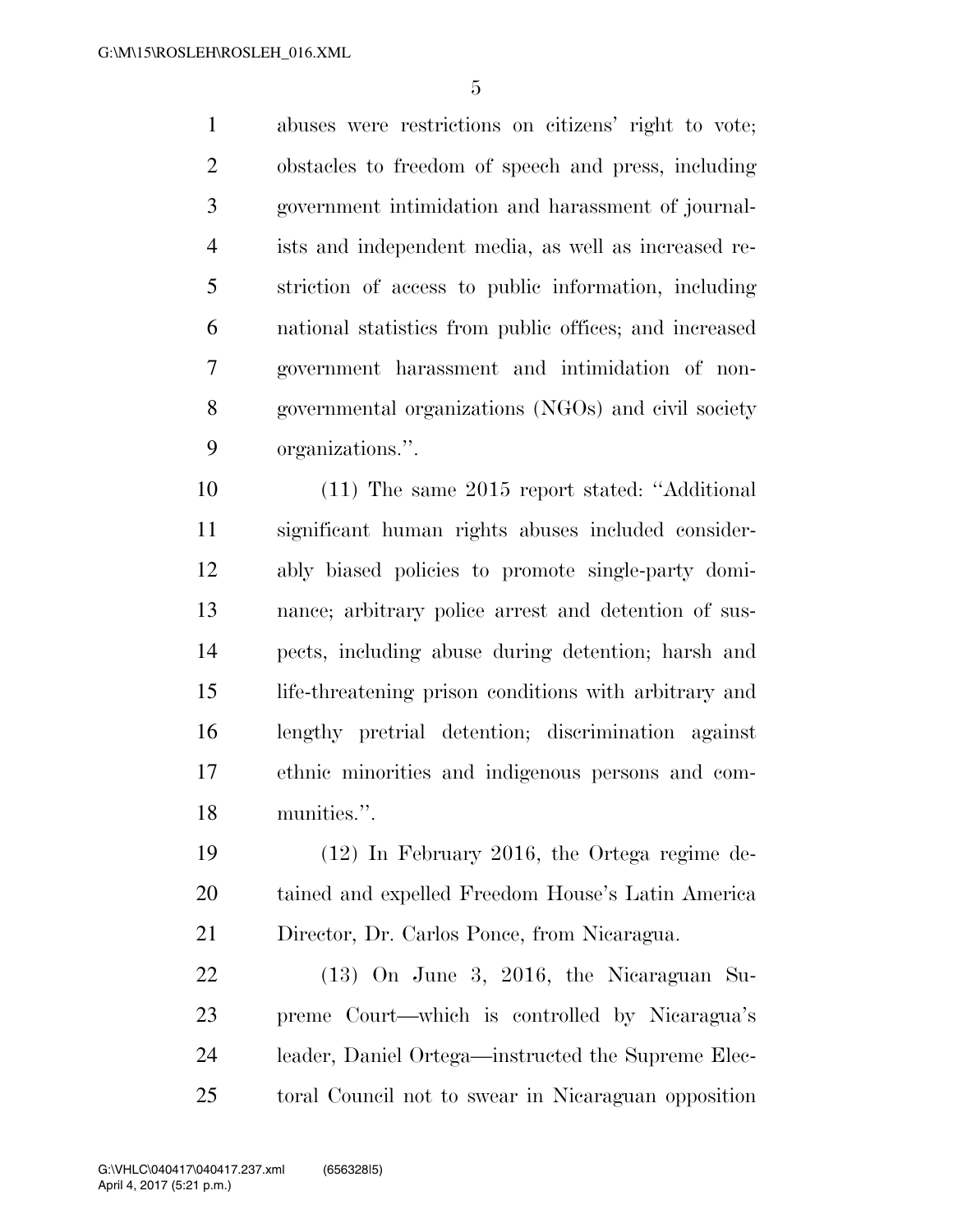members to the departmental and regional electoral councils.

 (14) On June 5, 2016, regarding international observers for the 2016 Presidential elections, Presi- dent Ortega stated: ''Here, the observation ends. Go observe other countries . . . There will be no obser- vation, neither from the European Union, nor the **OAS** . . . ".

 (15) On June 7, 2016, the Department of State's Bureau of Democracy, Human Rights and Labor posted on social media: ''Disappointed govern- ment of Nicaragua said it will deny electoral observ- ers requested by Nicaraguan citizens, church, and private sector . . . We continue to encourage the gov- ernment of Nicaragua to allow electoral observers as requested by Nicaraguans.''.

 (16) On June 14, 2016, President Ortega ex- pelled three United States Government officials (two officials from U.S. Customs and Border Protection and one professor from the National Defense Uni-versity) from Nicaragua.

 (17) On June 29, 2016, the Department of State issued a Nicaragua Travel Alert which stated: ''The Department of State alerts U.S. citizens about increased government scrutiny of foreigners' activi-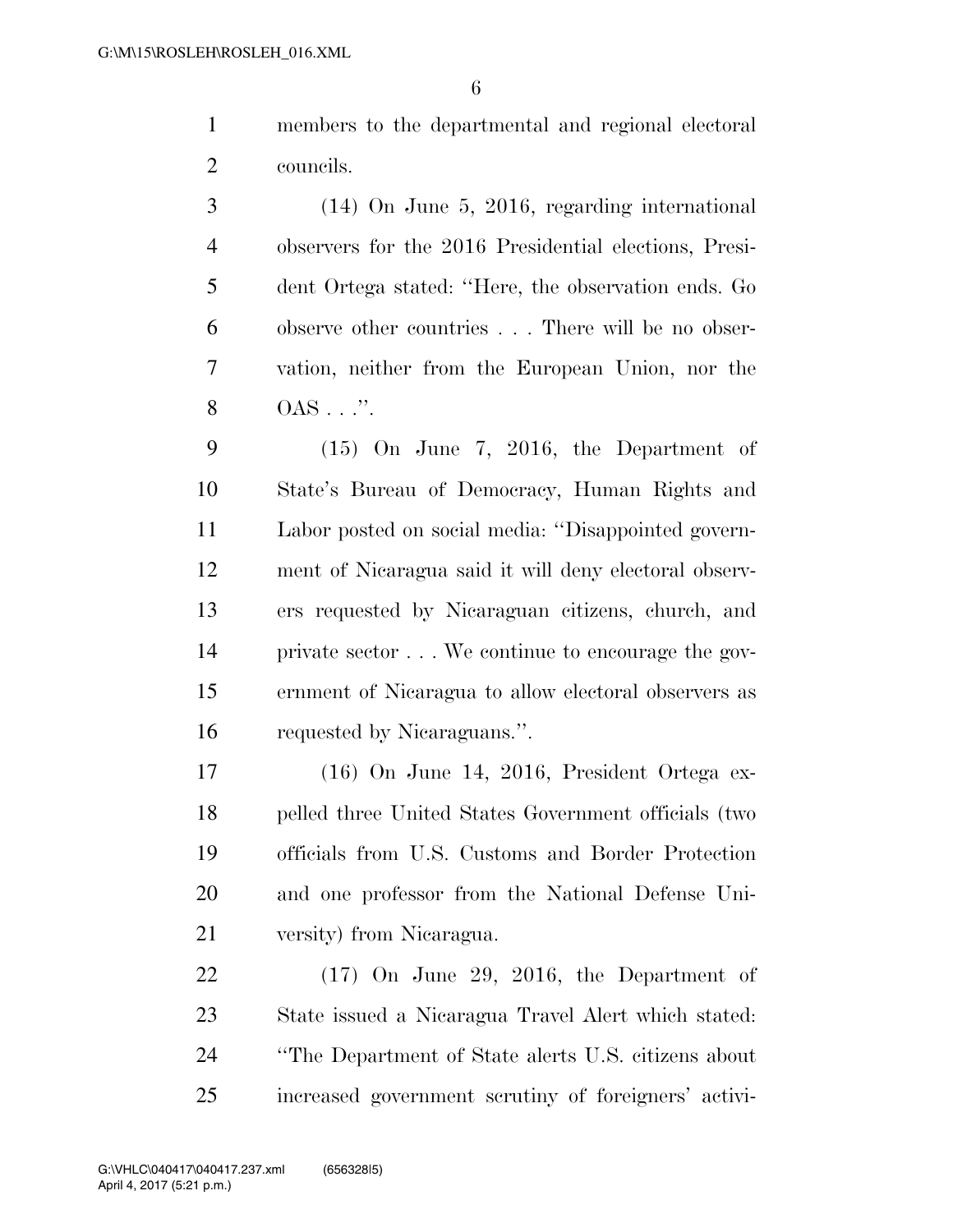ties, new requirements for volunteer groups, and the potential for demonstrations during the upcoming election season in Nicaragua . . . Nicaraguan au- thorities have denied entry to, detained, questioned, or expelled foreigners, including United States Gov- ernment officials, academics, NGO workers, and journalists, for discussions, written reports or arti- cles, photographs, and/or videos related to these top- ics. Authorities may monitor and question private United States citizens concerning their activities, in-cluding contact with Nicaraguan citizens.''.

 (18) On August 1, 2016, the Department of State issued a press release to express grave concern over the Nicaraguan government limiting democratic space leading up to the elections in November and stated that ''[o]n June 8, the Nicaraguan Supreme Court stripped the opposition Independent Liberal Party (PLI) from its long recognized leader. The Supreme Court took similar action on June 17 when it invalidated the leadership of the Citizen Action Party, the only remaining opposition party with the legal standing to present a presidential candidate. Most recently, on July 29, the Supreme Electoral Council removed 28 PLI national assembly members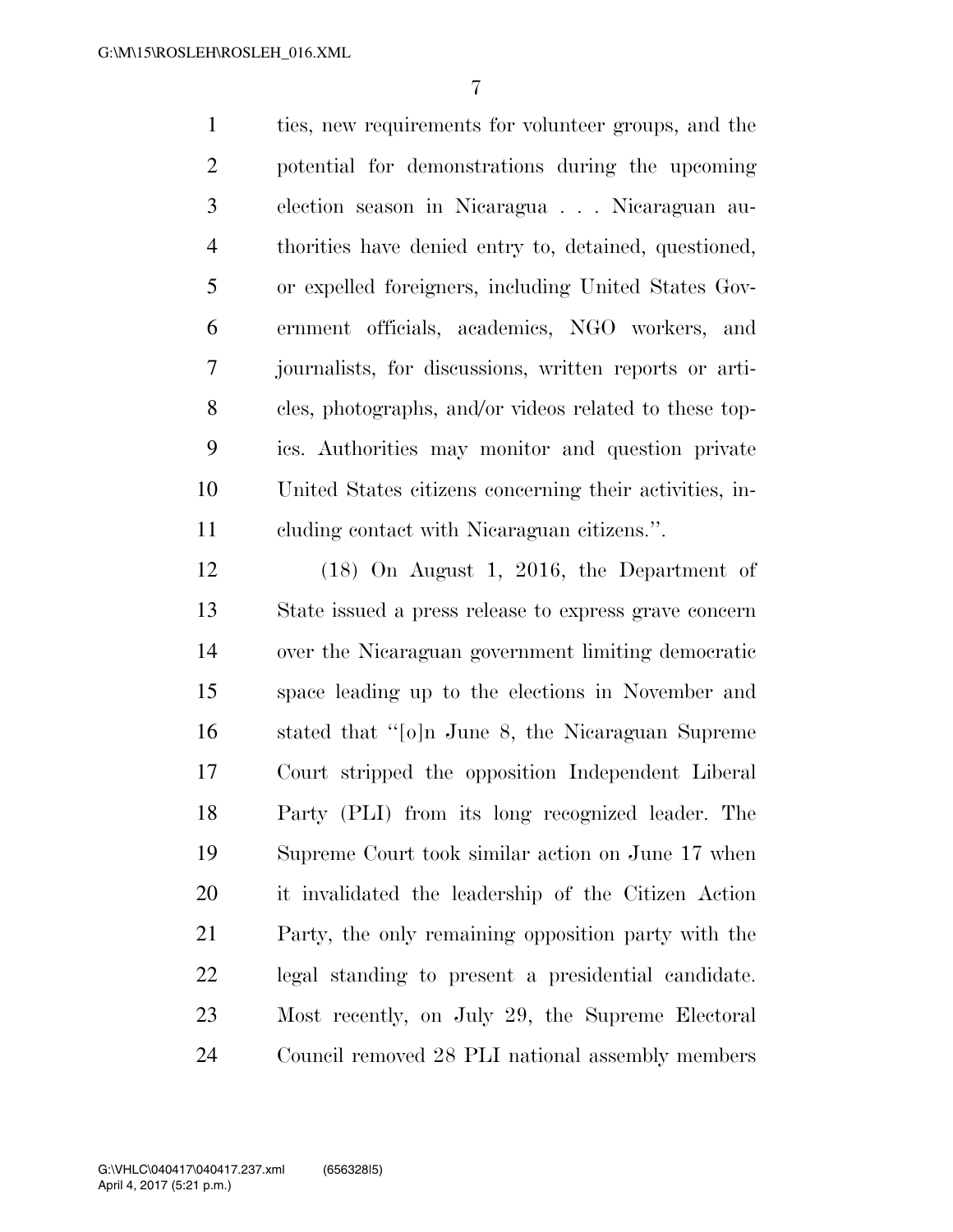(16 seated and 12 alternates) from their popularly-elected positions.''.

 (19) On November 7, 2016, the Department of State issued a press release stating: ''The United States is deeply concerned by the flawed presidential and legislative electoral process in Nicaragua, which precluded the possibility of a free and fair election on November 6.. In advance of the elections, the Nicaraguan government sidelined opposition can- didates for president, limited domestic observation at the polls and access to voting credentials, and took other actions to deny democratic space in the proc- ess. The decision by the Nicaraguan government not to invite independent international electoral observ-ers further degraded the legitimacy of the election.''.

 (20) In November and December of 2016, the Board of Executive Directors of the Inter-American Development Bank postponed consideration of a pol- icy based loan of \$65 million to the Government of Nicaragua due to the efforts of the United States mission that expressed serious concerns of the ab- sence of transparency, systemic corruption, and the lack of free and fair elections in Nicaragua.

 (21) On February 2017, the European Par-liament issued a resolution on the situation of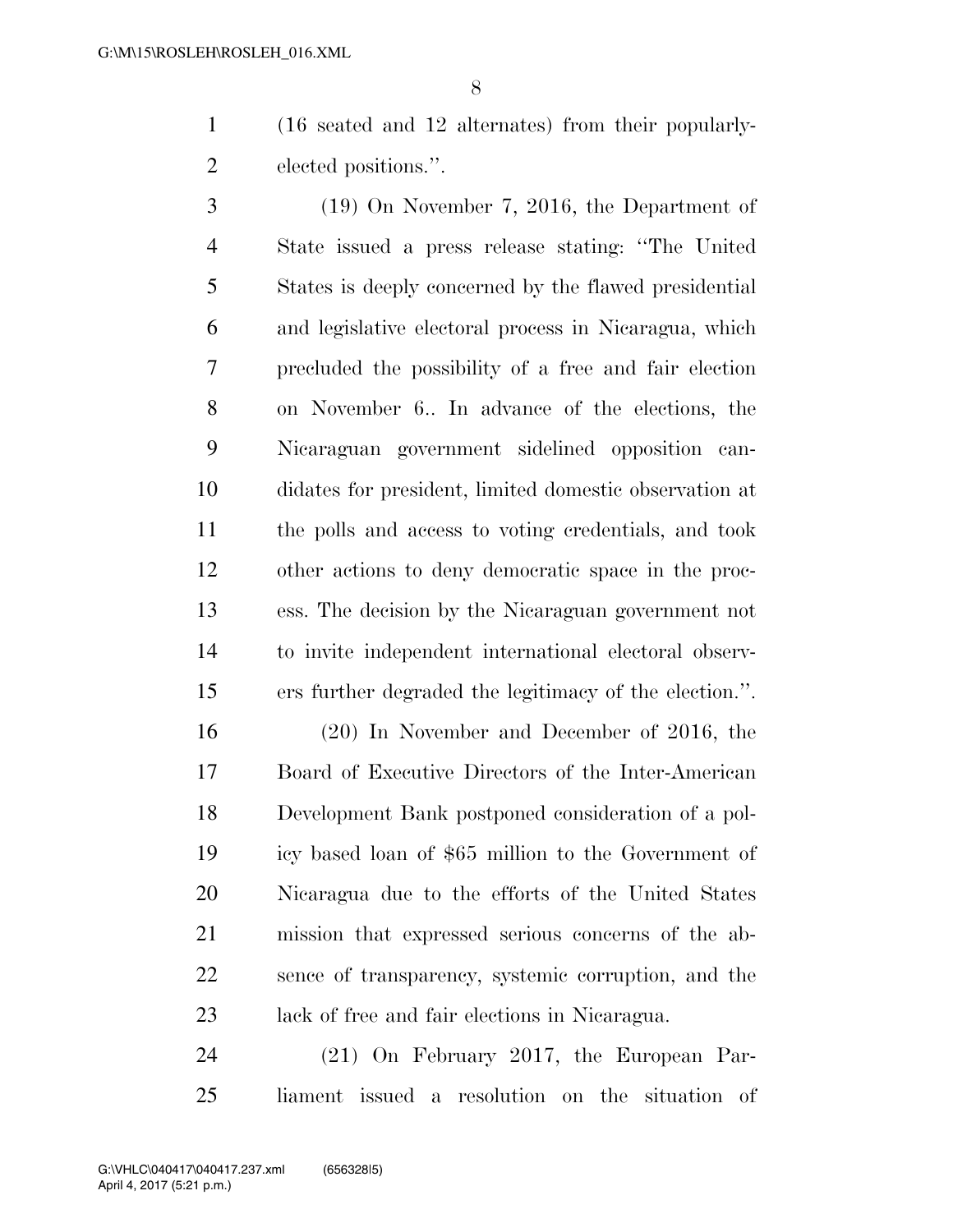human rights and democracy in Nicaragua and ex- pressed concern of the ''deteriorating human rights situation in Nicaragua and deplores the attacks and acts of harassment to which human rights organiza- tions and their members and independent journalists have been subjected by individuals, political forces and bodies linked to the State''.

 (22) According to the Department of State's Country Reports on Human Rights Practices for 2016: ''[A]ctions by the ruling Sandinista National Liberation Front (FSLN) party resulted in de facto concentration of power in a single party, with an au- thoritarian executive branch exercising significant control over the legislative, judicial, and electoral functions.''.

 (23) According to the Department of State's Country Reports on Human Rights Practices for 2016 in Nicaragua, ''The November 6 elections for president, vice president, national assembly mem- bers, and representatives for the Central American 21 parliament did not meet the conditions of being free and fair. . .The November 6 presidential and legis- lative elections were marred by allegations of institu- tional fraud and the absence of independent opposi-tion political parties. National observers and opposi-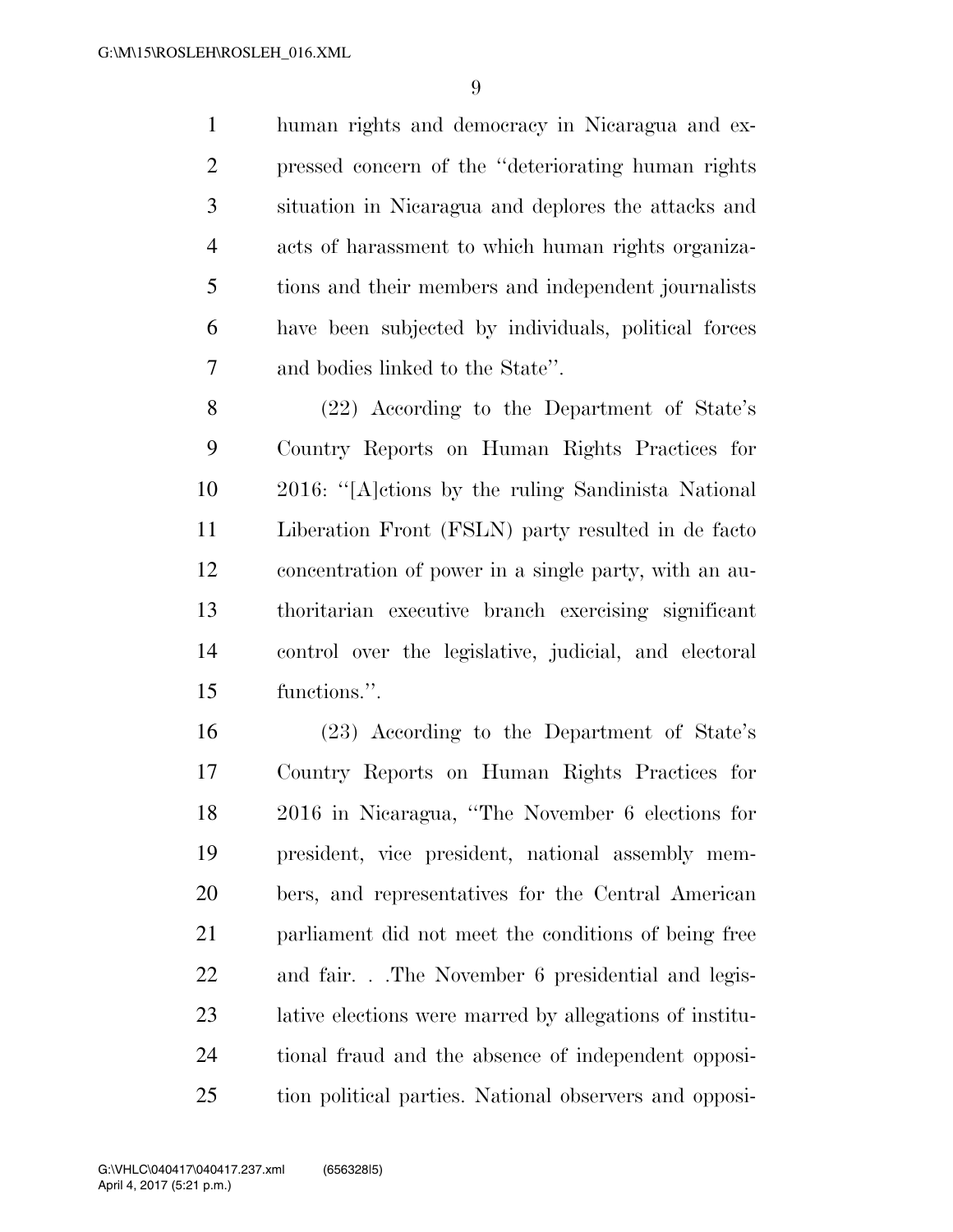tion leaders claimed rates of abstention from 60 to 70 percent.''.

 (24) According to the Department of State's Country Reports on Human Rights Practices for 2016: ''Companies reported that bribery of public of- ficials, unlawful seizures, and arbitrary assessments by customs and tax authorities were com- mon. . .The courts remained particularly susceptible to bribes, manipulation, and other forms of corrup- tion, especially by the FSLN, giving the sense that the FSLN heavily influenced CSJ and lower-level court actions.''.

# **SEC. 3. STATEMENT OF POLICY.**

It is the policy of the United States to support—

- (1) the rule of law and an independent judiciary and electoral council in Nicaragua;
- (2) independent pro-democracy organizations in Nicaragua; and
- (3) free, fair, and transparent elections under international and domestic observers in Nicaragua; and
- (4) anti-corruption and transparency efforts in Nicaragua.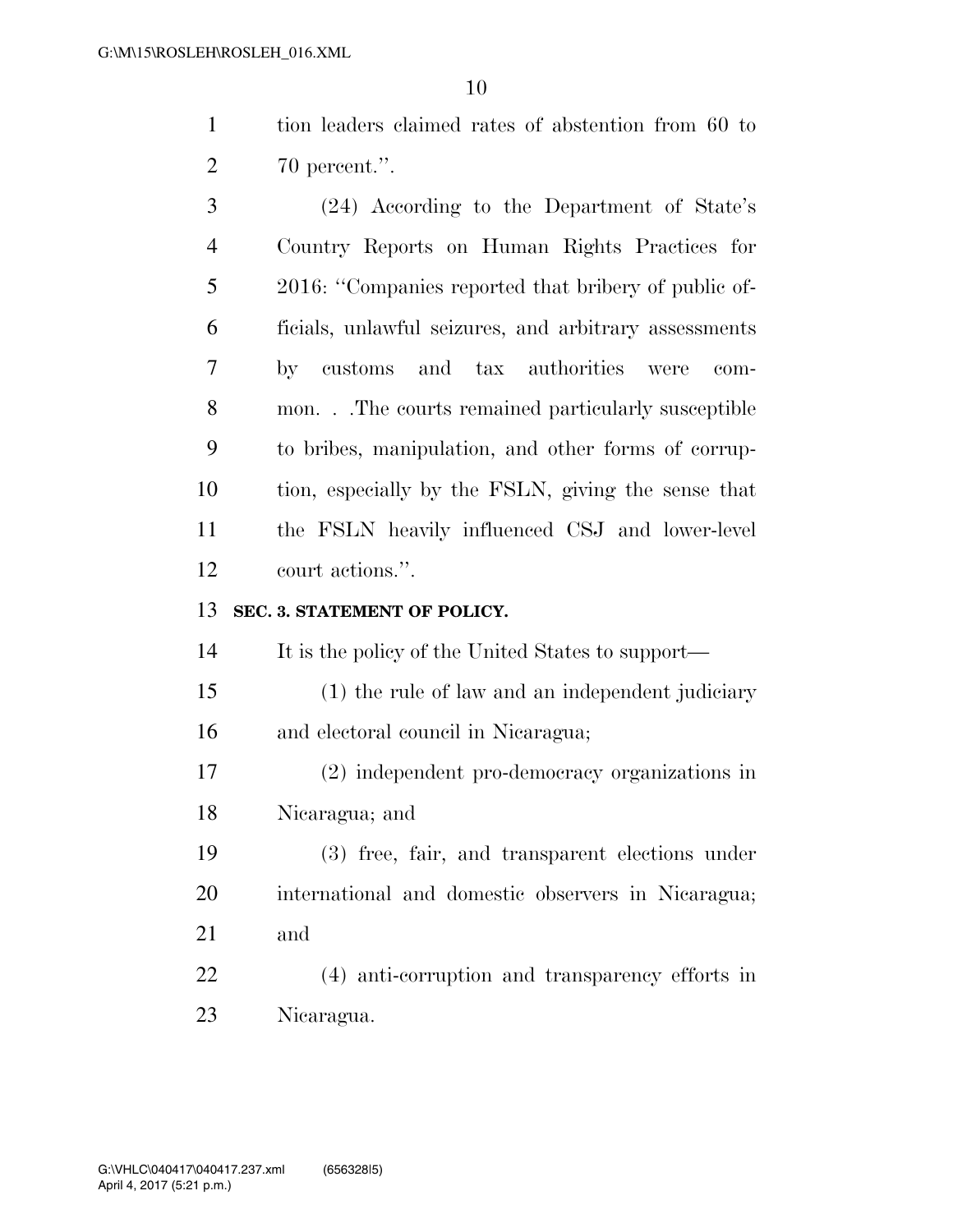### **SEC. 4. INTERNATIONAL FINANCIAL INSTITUTIONS.**

 (a) IN GENERAL.—The President shall instruct the United States Executive Director at each international fi- nancial institution to use the voice, vote, and influence of the United States to oppose any loan for the benefit of the Government of Nicaragua, other than to address basic human needs or promote democracy, unless the Secretary of State certifies and reports to the appropriate congres- sional committees that the Government of Nicaragua is taking effective steps to—

 (1) hold free, fair, and transparent elections overseen by credible domestic and international elec-toral observers;

 (2) promote democracy, as well as an inde-pendent judicial system and electoral council;

(3) strengthen the rule of law;

 (4) respect the right to freedom of association and expression;

 (5) combat corruption, including investigating and prosecuting government officials that are credibly alleged to be corrupt; and

 (6) protect the right of political opposition par- ties, journalists, trade unionists, human rights de- fenders, and other civil society activists to operate without interference.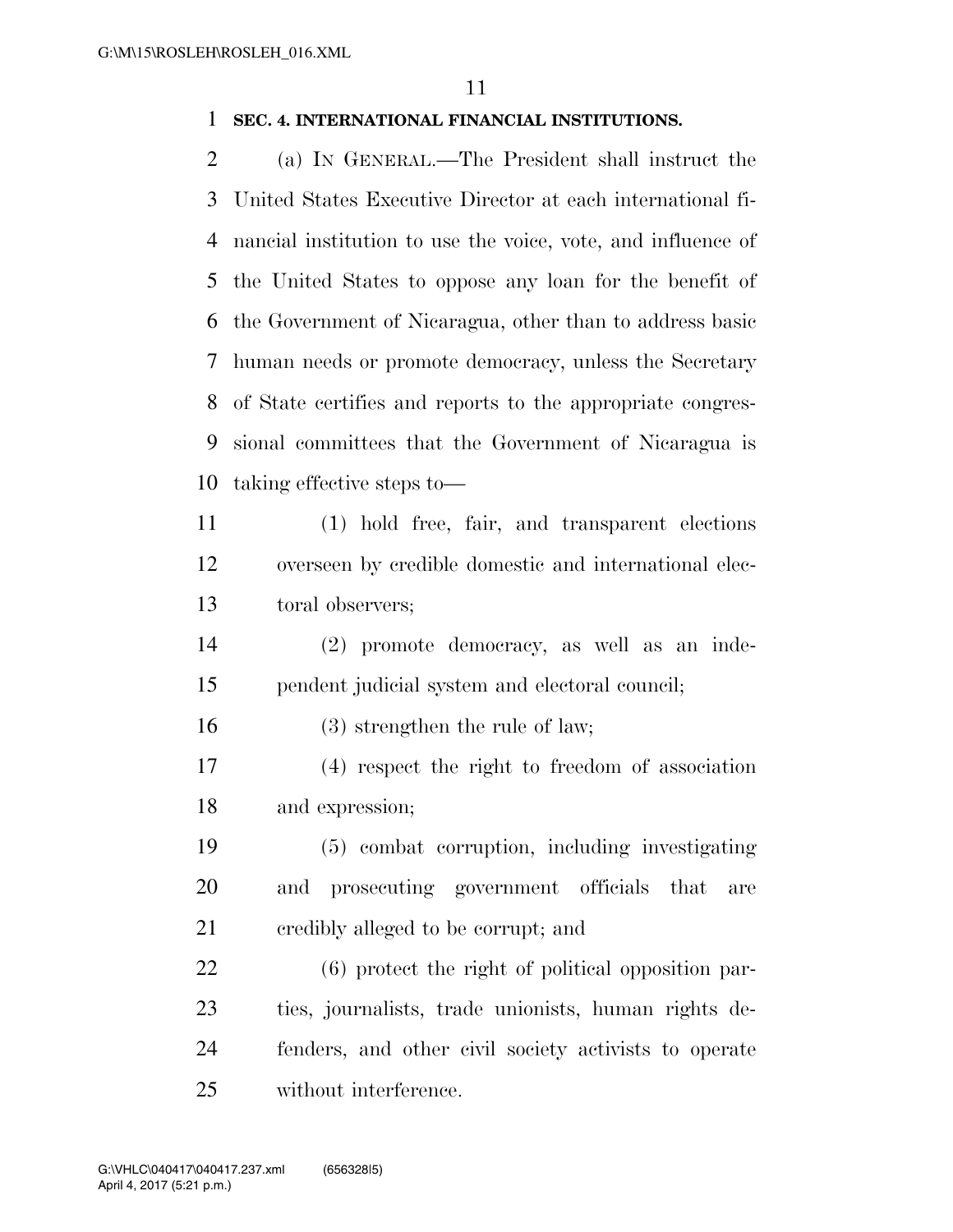| 1              | (b) REPORT.—The Secretary of the Treasury shall      |
|----------------|------------------------------------------------------|
| 2              | submit to the appropriate congressional committees a |
| 3              | written report assessing—                            |
| $\overline{4}$ | (1) the effectiveness of the international finan-    |
| 5              | cial institutions in enforcing applicable program    |
| 6              | safeguards in Nicaragua; and                         |
| 7              | $(2)$ the effects of the matters described in sec-   |
| 8              | tion 2 on long-term prospects for positive develop-  |
| 9              | ment outcomes in Nicaragua.                          |
| 10             | (c) DEFINITIONS.—In this section:                    |
| 11             | (1) APPROPRIATE CONGRESSIONAL COMMIT-                |
| 12             | TEES.—The term "appropriate congressional com-       |
| 13             | mittees" means—                                      |
| 14             | (A) the Committee on Foreign Affairs, the            |
| 15             | Committee on Appropriations, and the Com-            |
| 16             | mittee on Financial Services of the House of         |
| 17             | Representatives; and                                 |
| 18             | (B) the Committee on Foreign Relations,              |
| 19             | the Committee on Appropriations, and the             |
| 20             | Committee on Banking, Housing, and Urban             |
| 21             | Affairs of the Senate.                               |
| 22             | (2)<br>INTERNATIONAL FINANCIAL<br><b>INSTITU-</b>    |
| 23             | TION.—The term "international financial institu-     |
| 24             | tion"<br>means the International Monetary Fund,      |
| 25             | International Bank for Reconstruction and Develop-   |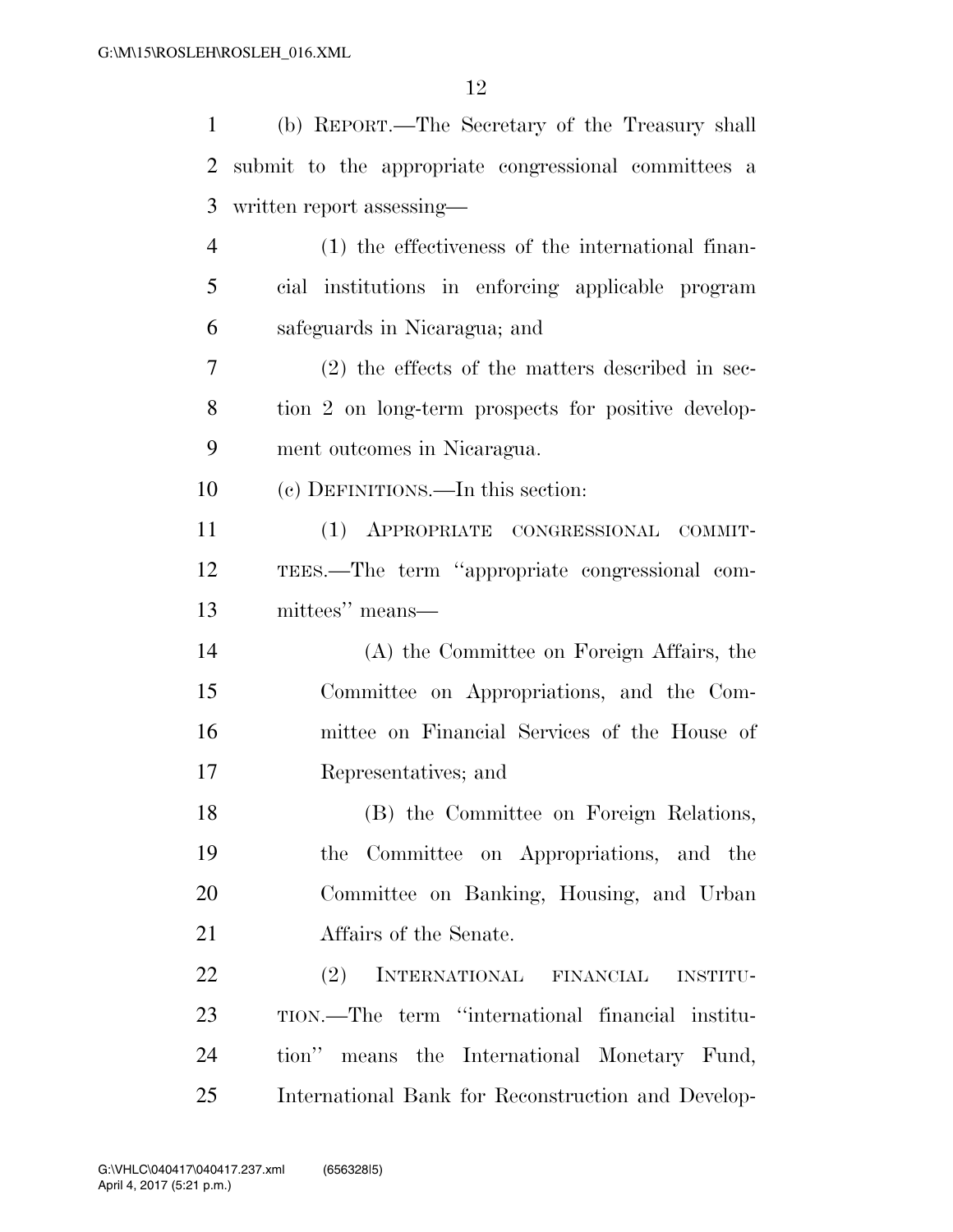| $\mathbf{1}$   | ment, European Bank for Reconstruction and Devel-         |
|----------------|-----------------------------------------------------------|
| $\overline{2}$ | opment, International Development Association,            |
| 3              | International Finance Corporation, Multilateral In-       |
| $\overline{4}$ | vestment Guarantee Agency, African Development            |
| 5              | Bank, African Development Fund, Asian Develop-            |
| 6              | ment Bank, Inter-American Development Bank,               |
| 7              | Bank for Economic Cooperation and Development in          |
| 8              | the Middle East and North Africa, and Inter-Amer-         |
| 9              | ican Investment Corporation.                              |
| 10             | (d) TERMINATION.—This section shall terminate on          |
| 11             | the day after the earlier of—                             |
| 12             | (1) the date on which the Secretary of State              |
| 13             | certifies and reports to the appropriate congressional    |
| 14             | committees that the requirements of subsection (a)        |
| 15             | are met; or                                               |
| 16             | $(2)$ 5 years after the date of the enactment of          |
| 17             | this Act.                                                 |
| 18             | (e) WAIVER.—The President may waive this section          |
| 19             | if the President determines that such a waiver is in the  |
| 20             | national interest of the United States.                   |
| 21             | SEC. 5. ORGANIZATION OF AMERICAN STATES.                  |
| 22             | (a) FINDINGS.—Congress finds that, according to the       |
| 23             | Organization of American States (OAS) report on the Nic-  |
| 24             | araguan 2011 Presidential elections, Nicaragua: Final Re- |
| 25             | port, General Elections, OAS (2011), the OAS made the     |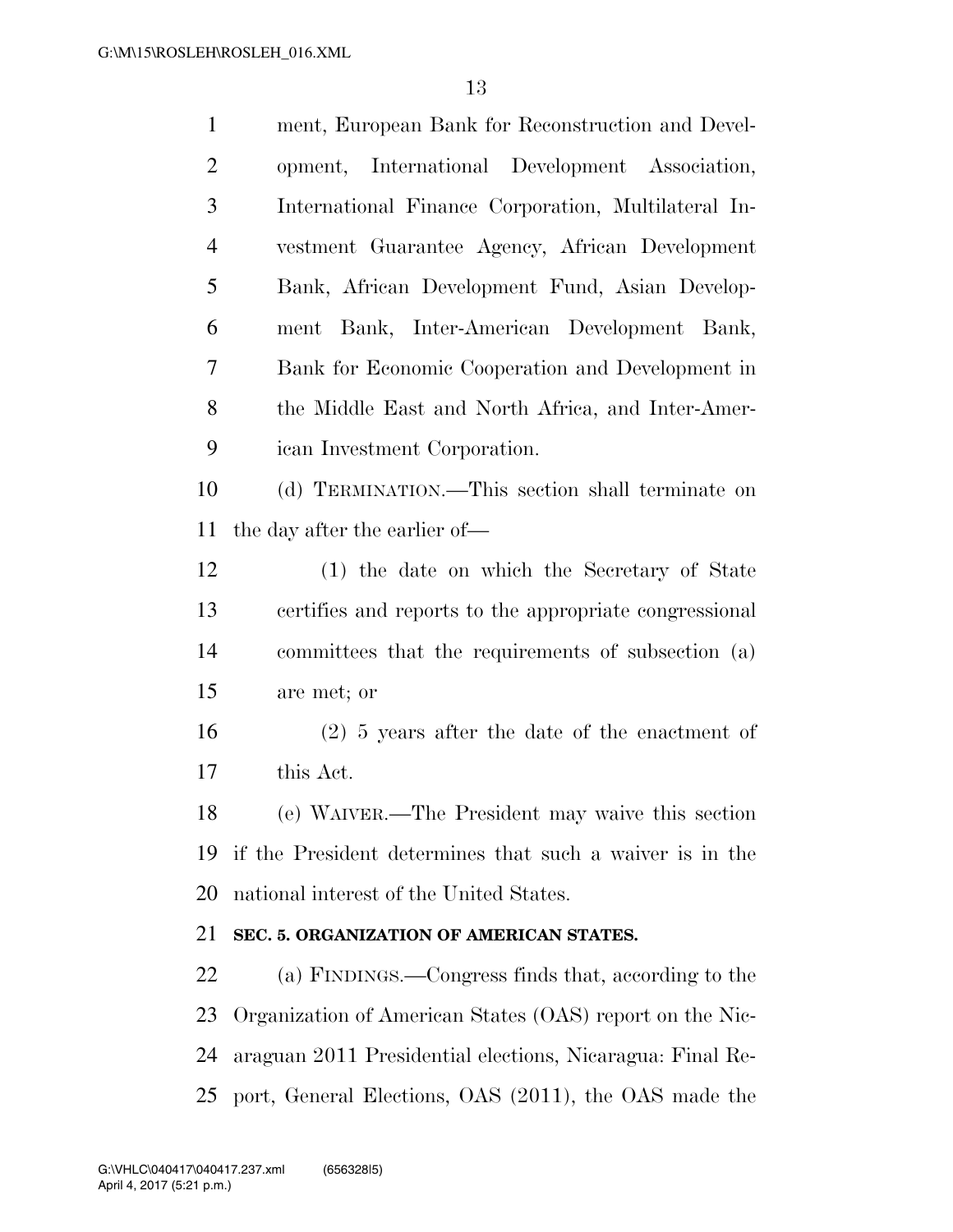following recommendations to the Government of Nica-ragua:

 (1) ''Prepare alternative procedures for updat- ing the electoral roll when a registered voter dies.''. (2) ''Publish the electoral roll so that new addi- tions, changes of address and exclusions can be checked.''.

 (3) ''Reform the mechanism for accreditation of poll watchers using a formula that ensures that the political parties will have greater autonomy to ac-credit their respective poll watchers.''.

 (4) ''Institute regulations to ensure that party poll watchers are involved in all areas of the elec- toral structure, including the departmental, regional and municipal electoral councils and polling stations. Rules should be crafted to spell out their authorities and functions and the means by which they can ex-ercise their authority and perform their functions.''.

 (5) ''Redesign the CSE administrative structure at the central and field levels, while standardizing technical and operational procedures, including the design of control mechanisms from the time registra- tion to the delivery of the document to the citizens; the process of issuing identity cards should be timed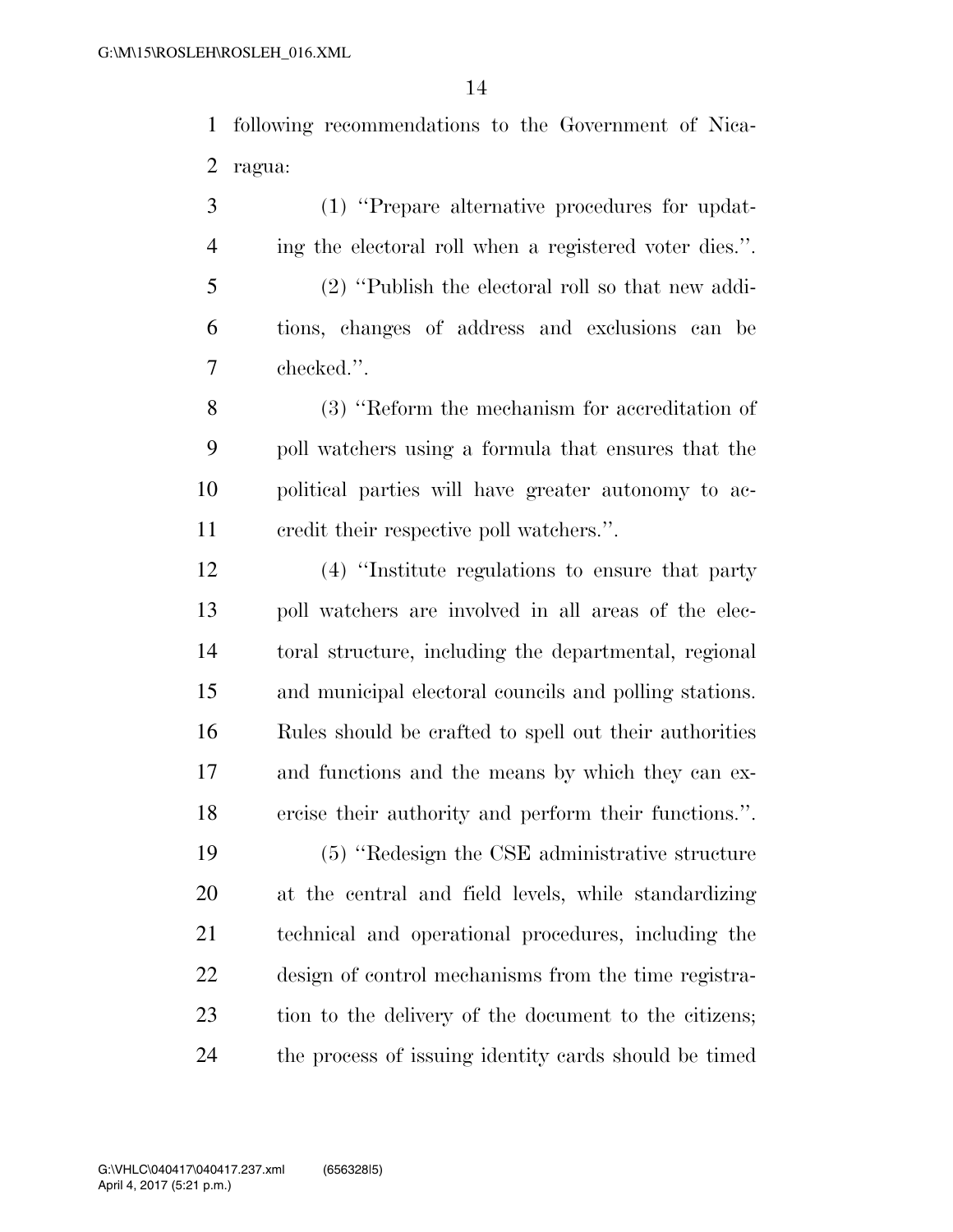- to the calendar and, to avoid congestion within the process, be evenly spaced.''.
- (b) ELECTORAL OBSERVATION MISSION.—The Presi- dent shall direct the United States Permanent Represent- ative to the OAS to use the voice, vote, and influence of the United States at the OAS to strongly advocate for an Electoral Observation Mission to be sent to Nicaragua in 2017.

### **SEC. 6. STATEMENT OF POLICY.**

 The Department of State and the United States Agency for International Development should prioritize foreign assistance to the people of Nicaragua to assist civil society in democracy and governance programs, including human rights documentation.

## **SEC. 7. REPORT ON CORRUPTION IN NICARAGUA.**

 (a) REPORT REQUIREMENT.—Not later than 90 days after the date of the enactment of this Act, the Secretary of State, in consultation with the intelligence community (as defined in section 3(4) of the National Security Act of 1947 (50 U.S.C. 3003(4)), shall submit to Congress a report on the involvement of senior Nicaraguan govern- ment officials, including members of the Supreme Elec- toral Council, the National Assembly, and the judicial sys- tem, in acts of public corruption or human rights viola-tions in Nicaragua.